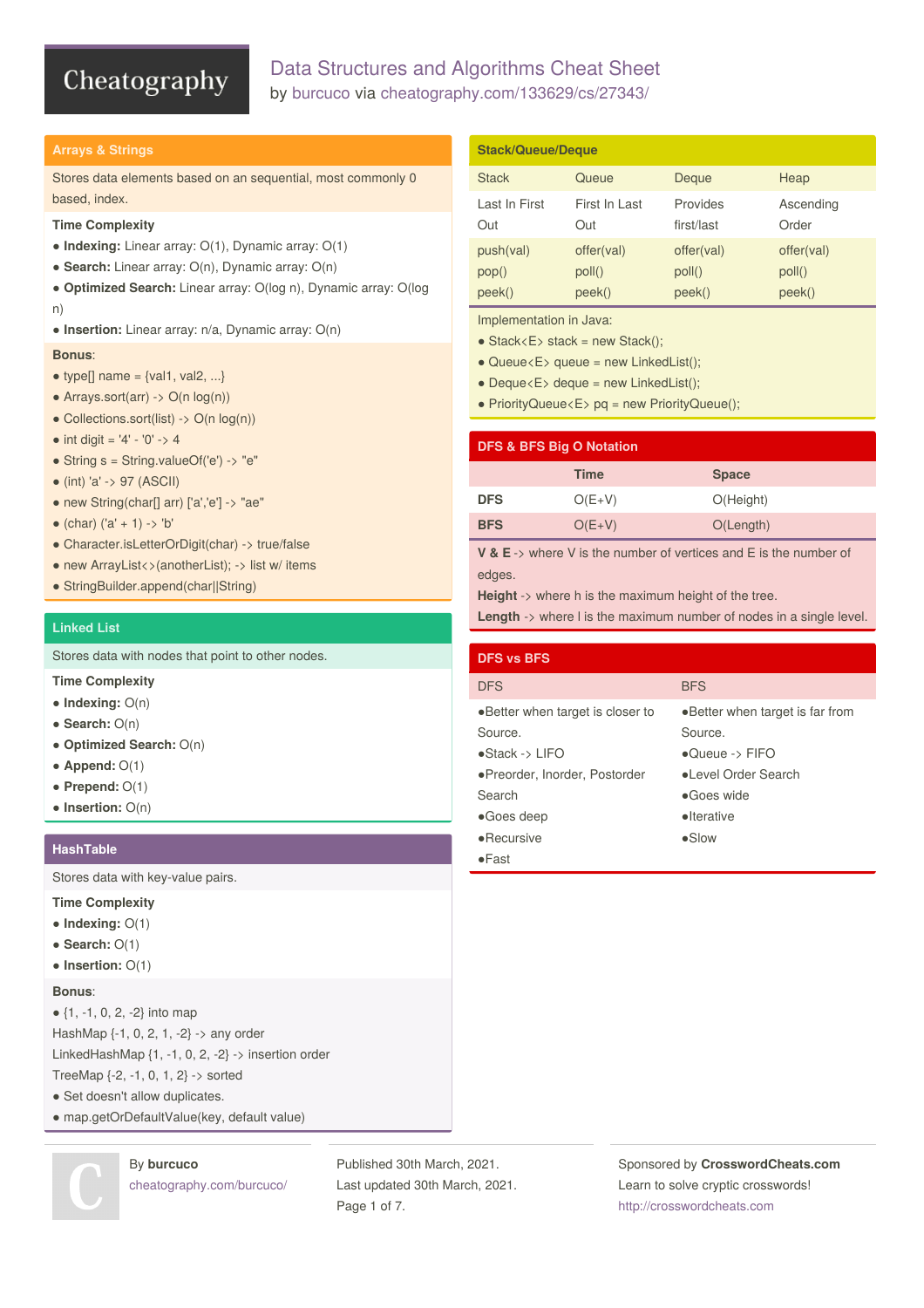# Data Structures and Algorithms Cheat Sheet by [burcuco](http://www.cheatography.com/burcuco/) via [cheatography.com/133629/cs/27343/](http://www.cheatography.com/burcuco/cheat-sheets/data-structures-and-algorithms)

#### **BFS Impl for Graph**

```
public boolean connected(int[][] graph, int start,
int end) {
 Set<Integer> visited = new HashSet<>();
 Queue<Integer> toVisit = new LinkedList<>();
 toVisit.enqueue(start);
  while (!toVisit.isEmpty()) {
  int curr = toVisit.dequeue();
  if (visited.contains(curr)) continue;
  if (curr == end) return true;
  for (int i : graph[start]) {
    toVisit.enqueue(i);
  }
  visited.add(curr);
  }
  return false;
}
```
### **DFS Impl for Graph**

```
public boolean connected(int[][] graph, int start,
int end) {
 Set<Integer> visited = new HashSet<>();
  return connected(graph, start, end, visited);
}
private boolean connected(int[][] graph, int start,
int end, Set<Integer> visited) {
 if (start == end) return true;
 if (visited.contains(start)) return false;
 visited.add(start);
 for (int i : graph[start]) {
   if (connected(graph, i, end, visited)) {
      return true;
    \mathfrak{z}}
  return false;
}
```
## **BFS Impl. for Level-order Tree Traversal**

```
private void printLevelOrder(TreeNode root) {
  Queue<TreeNode> queue = new LinkedList<>();
  queue.offer(root);
  while (!queue.isEmpty()) {
    TreeNode tempNode = queue.poll();
    print(tempNode.data + " ");
    //add left child
    if (tempNode.left != null) {
       queue.offer(tempNode.left);
    }
    //add right right child
    if (tempNode.right != null) {
       queue.offer(tempNode.right);
    }
  }
}
```
# **DFS Impl. for In-order Tree Traversal**

```
private void inorder(TreeNode TreeNode) {
    if (TreeNode == null)
        return;
    // Traverse left
    inorder(TreeNode.left);
    // Traverse root
    print(TreeNode.data + " ");
    // Traverse right
    inorder(TreeNode.right);
}
```
By **burcuco** [cheatography.com/burcuco/](http://www.cheatography.com/burcuco/) Published 30th March, 2021. Last updated 30th March, 2021. Page 2 of 7.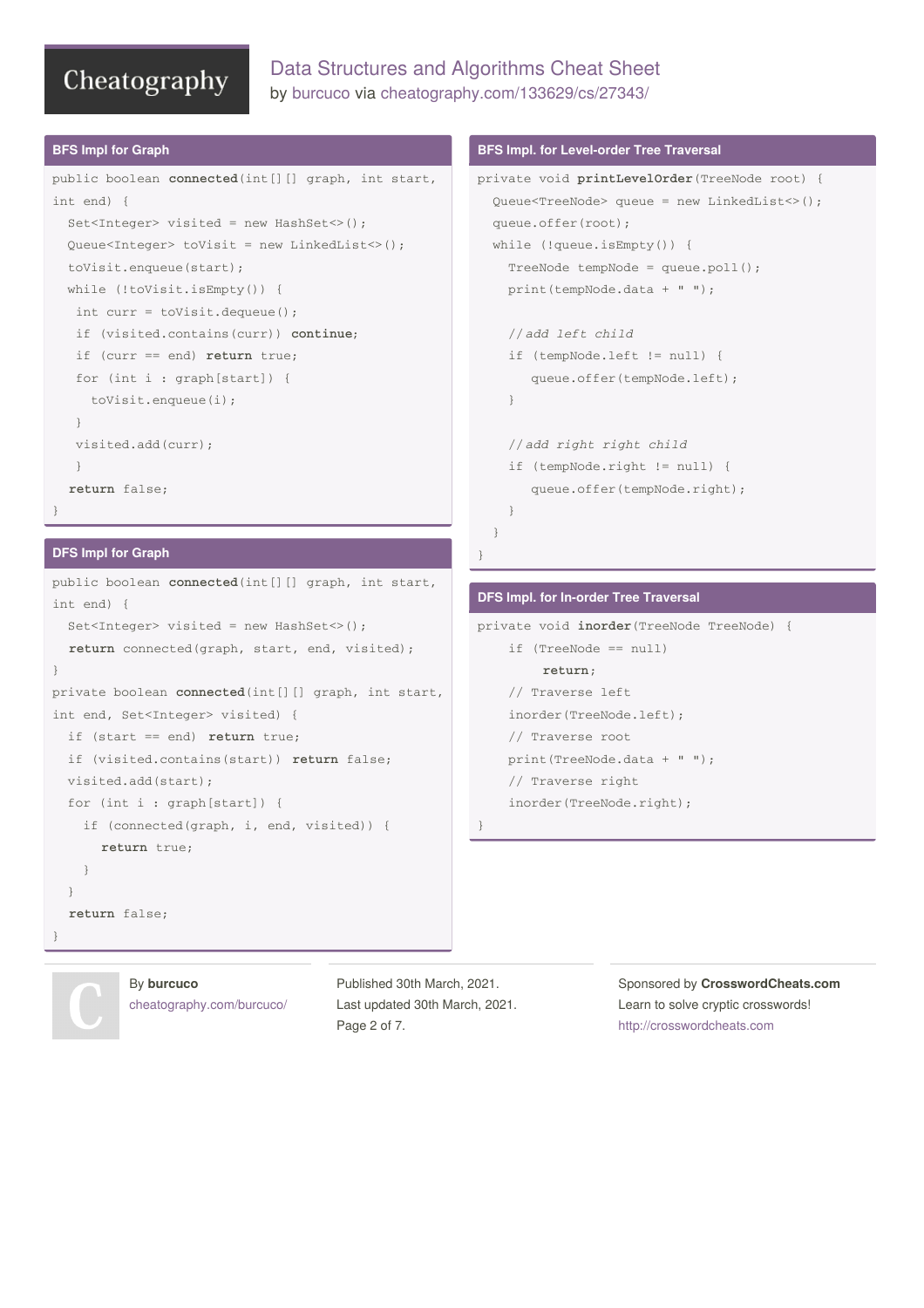# Data Structures and Algorithms Cheat Sheet by [burcuco](http://www.cheatography.com/burcuco/) via [cheatography.com/133629/cs/27343/](http://www.cheatography.com/burcuco/cheat-sheets/data-structures-and-algorithms)

| <b>Dynamic Programming</b>                                                                                                | <b>Binary Search Big O Notation</b>                |                                                                  |              |
|---------------------------------------------------------------------------------------------------------------------------|----------------------------------------------------|------------------------------------------------------------------|--------------|
| • Dynamic programming is the technique of storing repeated                                                                |                                                    | <b>Time</b>                                                      | <b>Space</b> |
| computations in memory, rather than recomputing them every time<br>you need them.                                         | <b>Binary Search</b>                               | O(log n)                                                         | O(1)         |
| • The ultimate goal of this process is to improve runtime.                                                                | <b>Binary Search - Recursive</b>                   |                                                                  |              |
| • Dynamic programming allows you to use more space to take less                                                           | public int binarySearch (int search, int [] array, |                                                                  |              |
| time.                                                                                                                     | int start, int end) {                              |                                                                  |              |
| <b>Dynamic Programming Patterns</b>                                                                                       |                                                    | int middle = start + ((end - start) / 2);                        |              |
| - Minimum (Maximum) Path to Reach a Target                                                                                | if $(end < start)$ {                               |                                                                  |              |
| Approach:                                                                                                                 | return $-1$ ;<br>$\}$                              |                                                                  |              |
| Choose minimum (maximum) path among all possible paths before                                                             | if $(search == array[middle])$ {                   |                                                                  |              |
| the current state, then add value for the current state.                                                                  | return middle;                                     |                                                                  |              |
| Formula:                                                                                                                  |                                                    | } else if $(search < array[middle])$ {                           |              |
| routes[i] = $min(routers[i-1], routes[i-2], , routes[i-k]) + cost[i]$                                                     |                                                    | return binarySearch (search, array, start,                       |              |
| - Distinct Ways                                                                                                           | $middle - 1);$                                     |                                                                  |              |
| Approach:                                                                                                                 | $\}$ else $\{$                                     |                                                                  |              |
| Choose minimum (maximum) path among all possible paths before<br>the current state, then add value for the current state. |                                                    | return binarySearch(search, array, middle +                      |              |
| Formula:                                                                                                                  | 1, end;                                            |                                                                  |              |
| routes[i] = routes[i-1] + routes[i-2], , + routes[i-k]                                                                    | }                                                  |                                                                  |              |
| - Merging Intervals                                                                                                       |                                                    |                                                                  |              |
| Approach:                                                                                                                 | <b>Binary Search - Iterative</b>                   |                                                                  |              |
| Find all optimal solutions for every interval and return the best                                                         | public int binarySearch(int target, int[] array) { |                                                                  |              |
| possible answer                                                                                                           | int start = $0$ ;                                  |                                                                  |              |
| Formula:                                                                                                                  | int end = $array.length - 1$ ;                     |                                                                  |              |
| $dp[i][j] = dp[i][k] + result[k] + dp[k+1][j]$                                                                            | while (start $\le$ end) {                          |                                                                  |              |
| - DP on Strings                                                                                                           |                                                    | int middle = start + ((end - start) / 2);                        |              |
| Approach:<br>Compare 2 chars of String or 2 Strings. Do whatever you do. Return.                                          |                                                    | if $(target == array[middle])$ {                                 |              |
| Formula:                                                                                                                  | return target;                                     |                                                                  |              |
| if $s1[i-1] == s2[i-1]$ then $dp[i][j] = //code$ .                                                                        |                                                    | } else if (search < array[middle]) {<br>end = $mid$ = $\cdot$ 1; |              |
| Else dp[i][j] = $//code$                                                                                                  | } $else$ {                                         |                                                                  |              |
| - Decision Making                                                                                                         |                                                    | start = $middle + 1$ ;                                           |              |
| Approach:                                                                                                                 | }                                                  |                                                                  |              |
| If you decide to choose the current value use the previous result                                                         | ł                                                  |                                                                  |              |
| where the value was ignored; vice-versa, if you decide to ignore the                                                      |                                                    |                                                                  |              |
| current value use previous result where value was used.                                                                   |                                                    |                                                                  |              |

**Formula:**

 $dp[i][j] = max({dp[i][j], dp[i-1][j] + arr[i], dp[i-1][j-1]});$  $dp[i][j-1] = max({dp[i][j-1], dp[i-1][j-1] + arr[i], arr[i]});$ 



By **burcuco** [cheatography.com/burcuco/](http://www.cheatography.com/burcuco/) Published 30th March, 2021. Last updated 30th March, 2021. Page 3 of 7.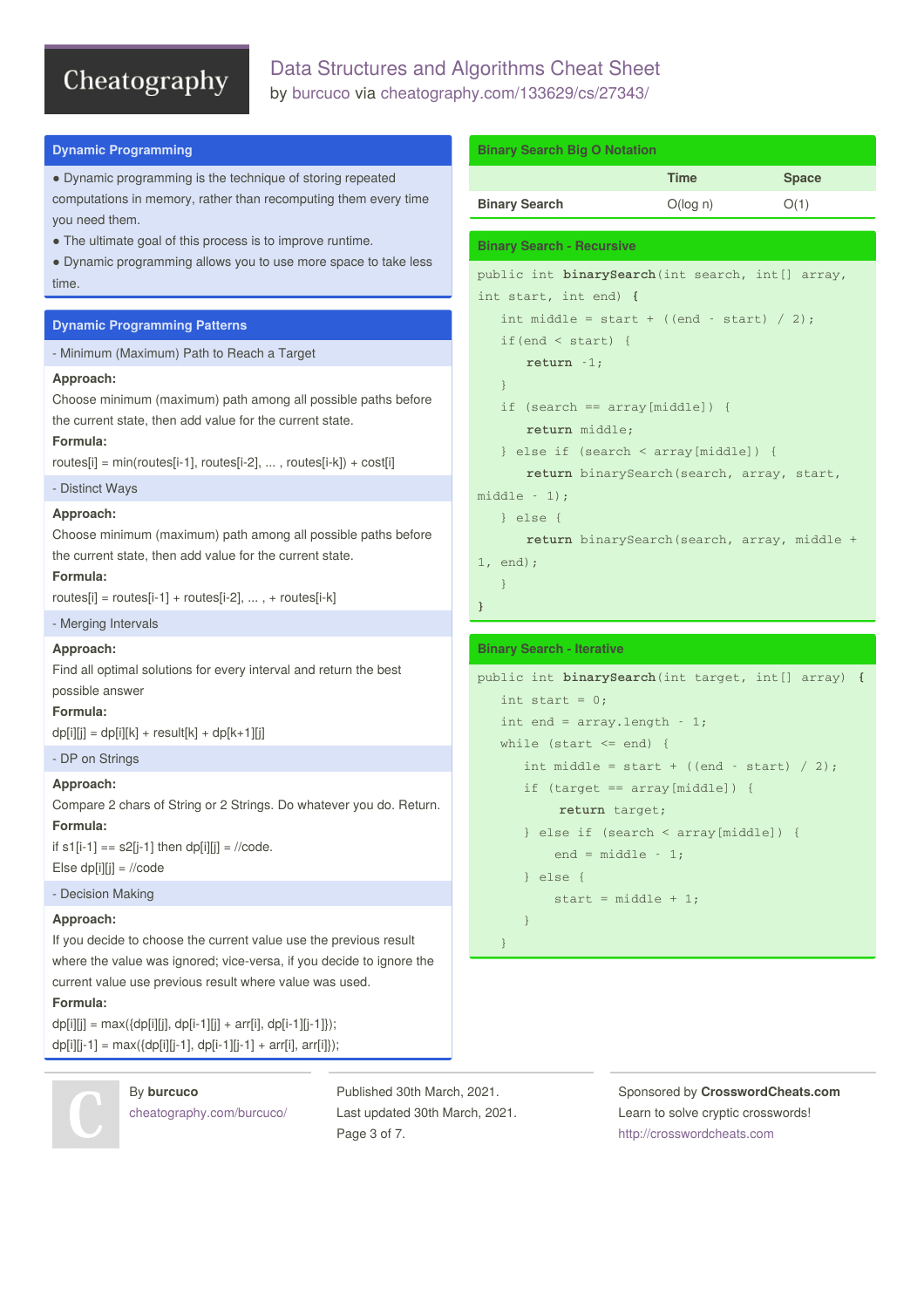**Binary Search - Iterative (cont)**

# Data Structures and Algorithms Cheat Sheet by [burcuco](http://www.cheatography.com/burcuco/) via [cheatography.com/133629/cs/27343/](http://www.cheatography.com/burcuco/cheat-sheets/data-structures-and-algorithms)

| return $-1$ ;                 |                                   |                |              | pri <sup>.</sup> |
|-------------------------------|-----------------------------------|----------------|--------------|------------------|
| }                             |                                   |                |              | if               |
|                               |                                   |                |              |                  |
| <b>Bit Manipulation</b>       |                                   |                |              |                  |
| Sign Bit                      | 0 -> Positive, 1 -> Negative      |                |              |                  |
| <b>AND</b>                    | 0 & 0 & 0                         |                |              |                  |
|                               | 0 & 1 & > 0                       |                |              |                  |
|                               | $1 & 1 - 1$                       |                |              | }                |
| <b>OR</b>                     | $0   0 \rightarrow 0$             |                |              | pri <sup>.</sup> |
|                               | $0   1 \rightarrow 1$             |                |              | $\{$             |
|                               | $1   1 \rightarrow 1$             |                |              | for              |
| <b>XOR</b>                    | $0^0 0 \rightarrow 0$             |                |              |                  |
|                               | $0^{\wedge} 1 \rightarrow 1$      |                |              | $\}$             |
|                               | $1^{\wedge} 1 \rightarrow 0$      |                |              | int              |
| <b>INVERT</b>                 | $~0$ -> 1                         |                |              | int              |
|                               | $~1$ -> 0                         |                |              | int              |
| <b>Bonus:</b>                 |                                   |                |              | whi              |
| • Shifting                    |                                   |                |              |                  |
| - Left Shift                  |                                   |                |              |                  |
|                               | 0001 << 0010 (Multiply by 2)      |                |              |                  |
| - Right Shift                 |                                   |                |              |                  |
|                               | 0010 >> 0001 (Division by 2)      |                |              |                  |
|                               |                                   |                |              |                  |
|                               | • Count 1's of n, Remove last bit |                |              |                  |
| $n = n & (n-1);$              |                                   |                |              | $\}$             |
| • Extract last bit            |                                   |                |              | whi              |
| $\bullet$ n ^ n -> 0          | n&-n or n&~(n-1) or n^(n&(n-1))   |                |              |                  |
| $\bullet$ n ^ 0 -> n          |                                   |                |              |                  |
|                               |                                   |                |              |                  |
| <b>Sorting Big O Notation</b> |                                   |                |              | }                |
|                               | <b>Best</b>                       | <b>Average</b> | <b>Space</b> | }                |
|                               |                                   |                |              |                  |

# **Merge Sort**  $O(n \log(n))$   $O(n \log(n))$   $O(n)$ **Heap Sort**  $O(n \log(n))$   $O(n \log(n))$   $O(1)$ **Quick Sort**  $O(n log(n))$   $O(n log(n))$   $O(log(n))$ **Insertion Sort**  $O(n)$   $O(n^2)$   $O(1)$ **Selection Sort**  $O(n^2)$   $O(n^2)$   $O(1)$ **Bubble Sort**  $O(n)$   $O(n^2)$   $O(1)$

# **Merge Sort**

```
private void mergesort(int low, int high) {
 (low < high) {
 int middle = low + (high - low) / 2;mergesort(low, middle);
 mergesort(middle + 1, high);
 merge(low, middle, high);
}
 vate void merge(int low, int middle, int high)
 (int i = low; i <= high; i++) {
 helper[i] = numbers[i];
 i = 1ow;
 i = middle + 1;k = 1ow;
 le (i <= middle && j <= high) {
 f (helper[i] \leq helper[j]) {
 numbers[k] = helper[i];
 i++;
 } else {
 numbers[k] = helper[j];
 j++;}
 ^{++};
 le (i \le middle) {
 umbers[k] = helper[i];^{++}++;
```
# **Quick Sort**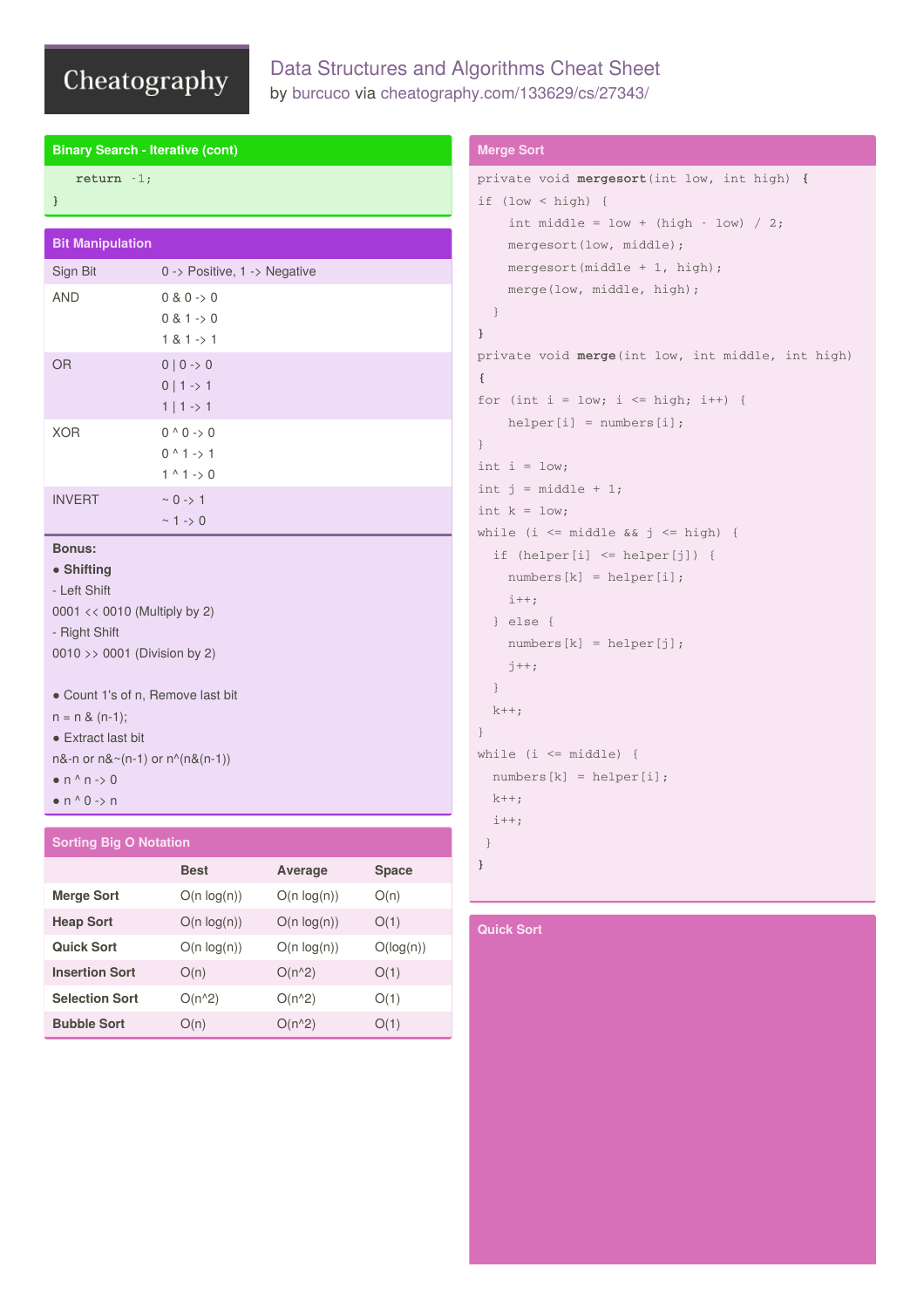```
private void quicksort(int low, int high) {
int i = 1ow, j = high;int pivot = numbers[low + (high-low)/2];
while (i \le j) {
   while (numbers[i] < pivot) {
    i++;}
   while (numbers[j] > pivot) {
     j--;
   }
   if (i \leq j) {
     exchange(i, j);
    i++;
     j--;
   }
}
if (low < j)
   quicksort(low, j);
if (i < high)
   quicksort(i, high);
}
```
### By **burcuco**

[cheatography.com/burcuco/](http://www.cheatography.com/burcuco/)

Published 30th March, 2021. Last updated 30th March, 2021. Page 4 of 7.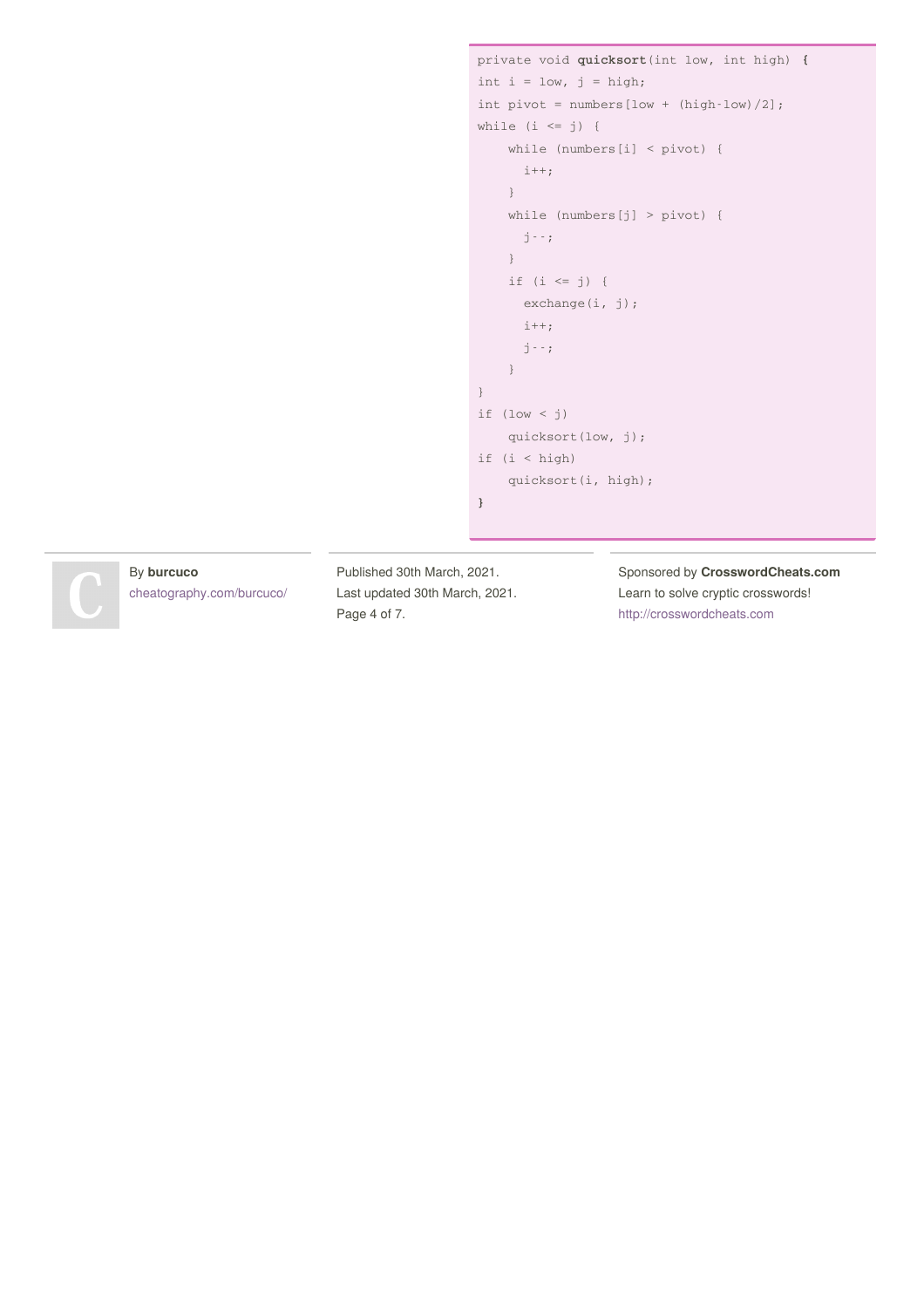# Data Structures and Algorithms Cheat Sheet by [burcuco](http://www.cheatography.com/burcuco/) via [cheatography.com/133629/cs/27343/](http://www.cheatography.com/burcuco/cheat-sheets/data-structures-and-algorithms)

### **Insertion Sort**

```
void insertionSort(int arr[]) {
 int n = arr.length;
 for (int i = 1; i < n; ++i) {
     int key = arr[i];
     int j = i - 1;
     while (j >= 0 && arr[j] > key) {
          arr[j + 1] = arr[j];j = j - 1;}
     arr[j + 1] = key;}
}
```
### **Combinations Backtrack Pattern**

```
- Combination
public List<List<Integer>> combinationSum(int[]
nums, int target) {
   List<List<Integer>> list = new ArrayList<>();
   Arrays.sort(nums);
   backtrack(list, new ArrayList<>(), nums,
target, 0);
    return list;
}
private void backtrack(List<List<Integer>> list,
List<Integer> tempList, int [] nums, int remain,
int start){
    if(remain < 0) return;
   else if(remain == 0) list.add(new ArrayList<>
(tempList));
    else{
        for(int i = start; i < nums.length; i++){
            tempList.add(nums[i]);
             // not i + 1 because we can reuse
same elements
            backtrack(list, tempList, nums, remain
- nums[i], i);
            // not i + 1 because we can reuse
same elements
```
tempList.remove(tempList.size() - 1);

By **burcuco** [cheatography.com/burcuco/](http://www.cheatography.com/burcuco/) Published 30th March, 2021. Last updated 30th March, 2021. Page 5 of 7.

#### **Combinations Backtrack Pattern (cont)**

```
}
```
}

}

#### **Palindrome Backtrack Pattern**

```
- Palindrome Partitioning
public List<List<String>> partition(String s) {
   List<List<String>> list = new ArrayList<>();
   backtrack(list, new ArrayList<>(), s, 0);
   return list;
}
public void backtrack(List<List<String>> list,
List<String> tempList, String s, int start){
   if(star = s.length())list.add(new ArrayList<>(tempList));
   else{
      for(int i = start; i < s.length(); i++){
        if(isPalindrome(s, start, i)){
            tempList.add(s.substring(start, i +
1));
            backtrack(list, tempList, s, i + 1);
            tempList.remove(tempList.size() - 1);
         }
      }
  }
}
```
#### **Subsets Backtrack Pattern**

```
- Subsets
public List<List<Integer>> subsets(int[] nums) {
   List<List<Integer>> list = new ArrayList<>();
   Arrays.sort(nums);
   backtrack(list, new ArrayList<>(), nums, 0);
   return list;
```